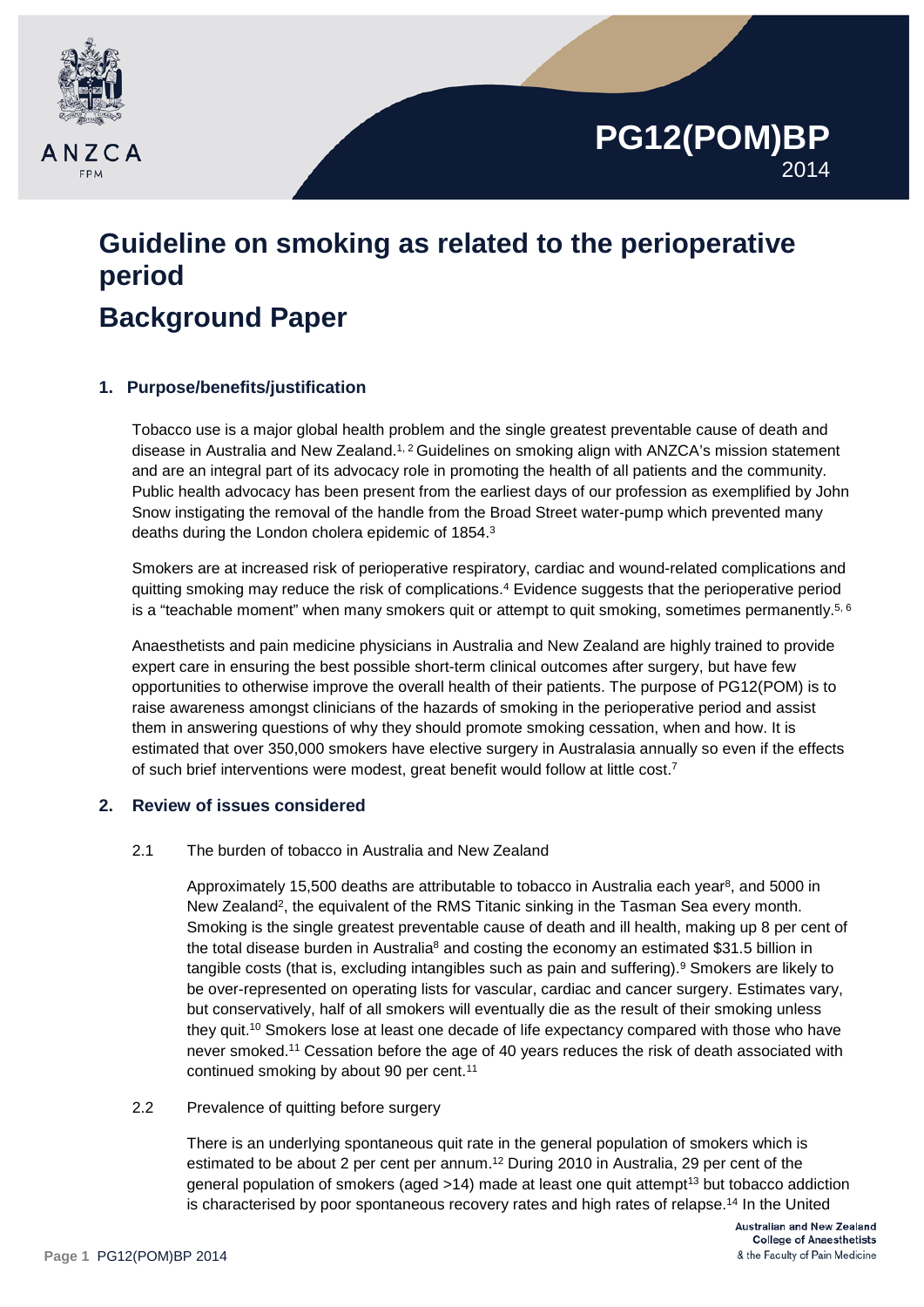States, having surgery doubles the spontaneous quit rate in older adults (aged >50 years) compared to older adults not having surgery and approximately 8 per cent of all quit events are related to surgery.6

Little is known about how many smokers quit before surgery (or attempt to) in Australia. In 2011 at one Melbourne outer-metropolitan hospital, self-reported abstinence of 24 hours or more before surgery was relatively common, occurring in 24.9 per cent of patients who were smokers at the time they were placed on the surgical waiting list.5 However, quit durations were usually short with periods of less than one week before surgery most common. A further 23.7 per cent tried to quit while on the waiting list but most attempts were brief, often ending within seven days of surgery.5 At the time of this study, the hospital did not have any particular stop-smoking programs for surgical patients.

In the absence of any interventions to support quitting, longer term abstinence after surgery is low although successful permanent quitting does occur. In a randomised controlled trial of a stop-smoking intervention in a New South Wales regional hospital, even the control group (no intervention) had an abstinence rate of 5 per cent at three months.15 In a Danish population having major orthopaedic surgery<sup>16</sup>, Moller et al reported 12 month smoking abstinence at 7.7 per cent in the absence of any intervention. The effect of interventions to increase quitting significantly increased long-term outcomes in those studies.<sup>15, 16</sup>

2.3 Prevalence and effect of physician advice to quit before surgery

Current evidence indicates advice to quit is inconsistently given. At one New South Wales preoperative clinic 39 per cent of smoking patients had received quit advice from an anaesthetist.17 Myles et al reported surgeons advised quitting in only 6.5 per cent of cases in a sample of 200 ambulatory surgical patients at a Melbourne tertiary hospital, slightly more frequent than general practitioners (3 per cent).18 Webb et al reported that less than 10 per cent of patients who smoked recalled advice from an anaesthetist to quit when surveyed on the day of surgery with rates of surgical quit advice at 22.6 per cent and general practitioner advice at 16.5 per cent.5 When quit advice from clinicians occurred, the chance of patients stopping smoking before surgery was doubled.<sup>5</sup> Such findings are consistent with evidence from other patient settings that brief quit advice from clinicians is moderately effective.<sup>12</sup>

2.4 Evidence that smoking worsens surgical outcome

In 1944, a British anaesthetist published the first study on outcomes in smokers after surgery, showing a six-fold increase in pulmonary complications after abdominal surgery compared to non-smokers.19 Since that time, over 300 studies have shown that smokers have increased perioperative risks across the range of surgical specialties, including respiratory, cardiovascular and wound-related complications.20

Turan et al compared 30-day outcomes in a cohort of 82,304 current smokers matched to 82,304 patients who had never smoked.<sup>21</sup> Adjusting for potential confounding factors such as age, gender and alcohol consumption, a significant dose-dependent increase in major and minor morbidity was shown in smokers.

Thirty-day mortality was 1.3 times higher than non-smokers (95%CI 1.2-1.5).21 Unplanned intubation was 1.6 times higher (95%CI 1.1-2.3), pneumonia 1.8 times higher (95%CI 1.1- 2.9) and prolonged ventilation (>48 hours) 1.7 times higher (95%CI 1.2-2.5).21 Turan et al also showed current smokers were at significantly increased odds of postoperative myocardial infarction (OR 2.1, 95% CI 1.8-2.4) and stroke (OR 1.5, 95% CI 1.3-1.8) compared to matched non-smokers.21 Regarding infection, Turan et al showed 30 per cent higher odds of superficial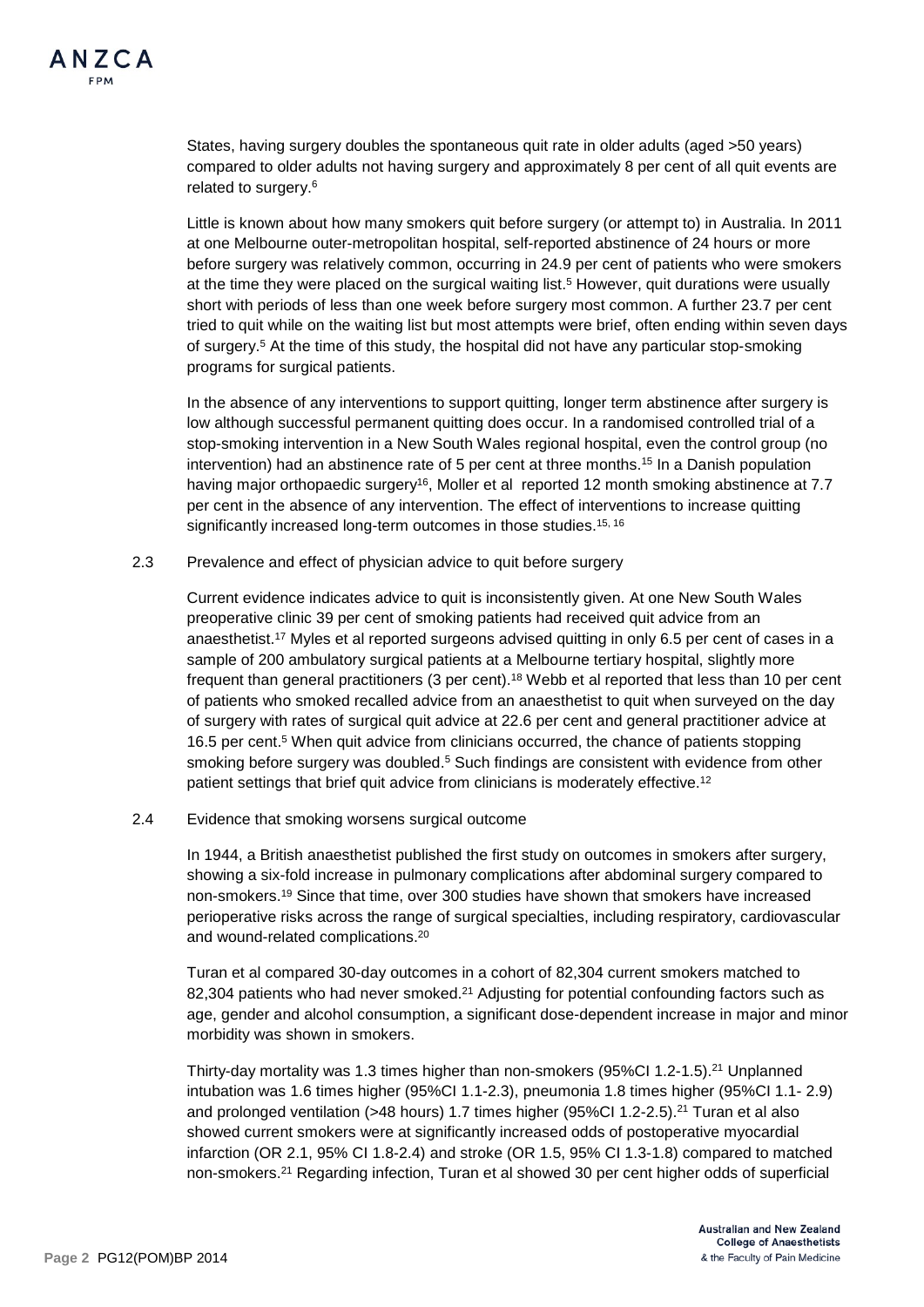wound infection (OR 1.3, 95%CI 1.2-1.4) and sepsis (OR 1.3, 95%CI 1.2-1.5) and 40 per cent higher odds for deep wound infection (OR 1.4, 95%Cl 1.2-1.7).<sup>21</sup>

A similar case-control methodology was used by Sharma et al in 2012 to quantify the smoking risk in 43,574 patients having colorectal surgery.<sup>22</sup> Results were broadly similar to the Turan study with smokers 47 per cent more likely to be dead at 30 days postoperatively, 30 per cent more likely to have a major complication, 32 per cent more likely to have an incisional infection and 31 per cent more likely to have some other infectious complication.<sup>22</sup>

In a large study of veterans having major joint arthroplasty, JA Singh et al found smokers had significantly higher mortality and risk of major complications.<sup>23</sup> They were 63 per cent more likely to have died within 12 months of surgery, 53 per cent more likely to develop pneumonia and there was a 41 per cent increase in incisional infection.23

#### 2.5 Evidence that smoking cessation before surgery improves surgical outcome

Experimental and clinical studies have shown better outcomes when patients quit before surgery.<sup>16, 24-27</sup> Sorensen et al conducted a study in which healthy volunteers (smokers >20/day and never-smokers) agreed to have experimental sacral punch biopsies observed over a 12 week period.<sup>24</sup> Smokers were randomised to either continue smoking or quit, and quitting patients were randomised to receive either an active nicotine patch or placebo patch. The clean experimental wound had a high infection rate (12 per cent) in continued smokers compared to never smokers (2 per cent), and the infection rate of recent quitters was not significantly different from the never-smokers, regardless of which patch group patients were allocated to.24

The randomised controlled trial from Moller et al on major joint arthroplasty showed six to eight weeks cessation resulted in markedly lower wound infections, cardiovascular complications, reduced hospital stay and lowered need for reoperation.<sup>16</sup> Similar findings were found in general surgical patients if randomised to an intensive smoking cessation intervention four weeks before surgery.<sup>26</sup> Three weeks' abstinence improved wound healing in a head and neck surgery population in another study.27 A recent meta-analysis of studies showed that wound healing complications across all surgical specialities was significantly lower with four weeks quitting.<sup>28</sup>

## **3. When to quit? Brief smoking cessation and pulmonary complications**

While there is agreement that longer quitting is best, some uncertainty has existed as to whether short quits are worthwhile or may even be harmful.<sup>29</sup> Improved function occurs over time:

- 1. Quitting for a day will lower carboxyhaemoblobin and nicotine levels and could be expected to improve tissue oxygen delivery.30
- 2. Quitting for as little as three weeks was shown to improve wound healing.<sup>27</sup>
- 3. Six to eight weeks quitting means sputum volumes are not increased compared to nonsmokers<sup>31</sup> and pulmonary function is improved.<sup>32</sup>
- 4. Immune function is significantly recovered by six months quitting.<sup>33</sup>

Concerns are sometimes expressed that stopping smoking shortly before surgery (<8 weeks) increases postoperative pulmonary complications. For example, in the current edition of Miller's Anaesthesia, Roizen and Fleisher write "the fact that anesthesiologists rarely see their patients four weeks or more before surgery presents a dilemma: if one is unable to advise the patient to stop smoking eight weeks or more before surgery, is it preferable for the patient to continue smoking?"<sup>34</sup> The 2007 version of ANZCA professional statement *PG12(POM) Guideline on smoking as related to the perioperative period*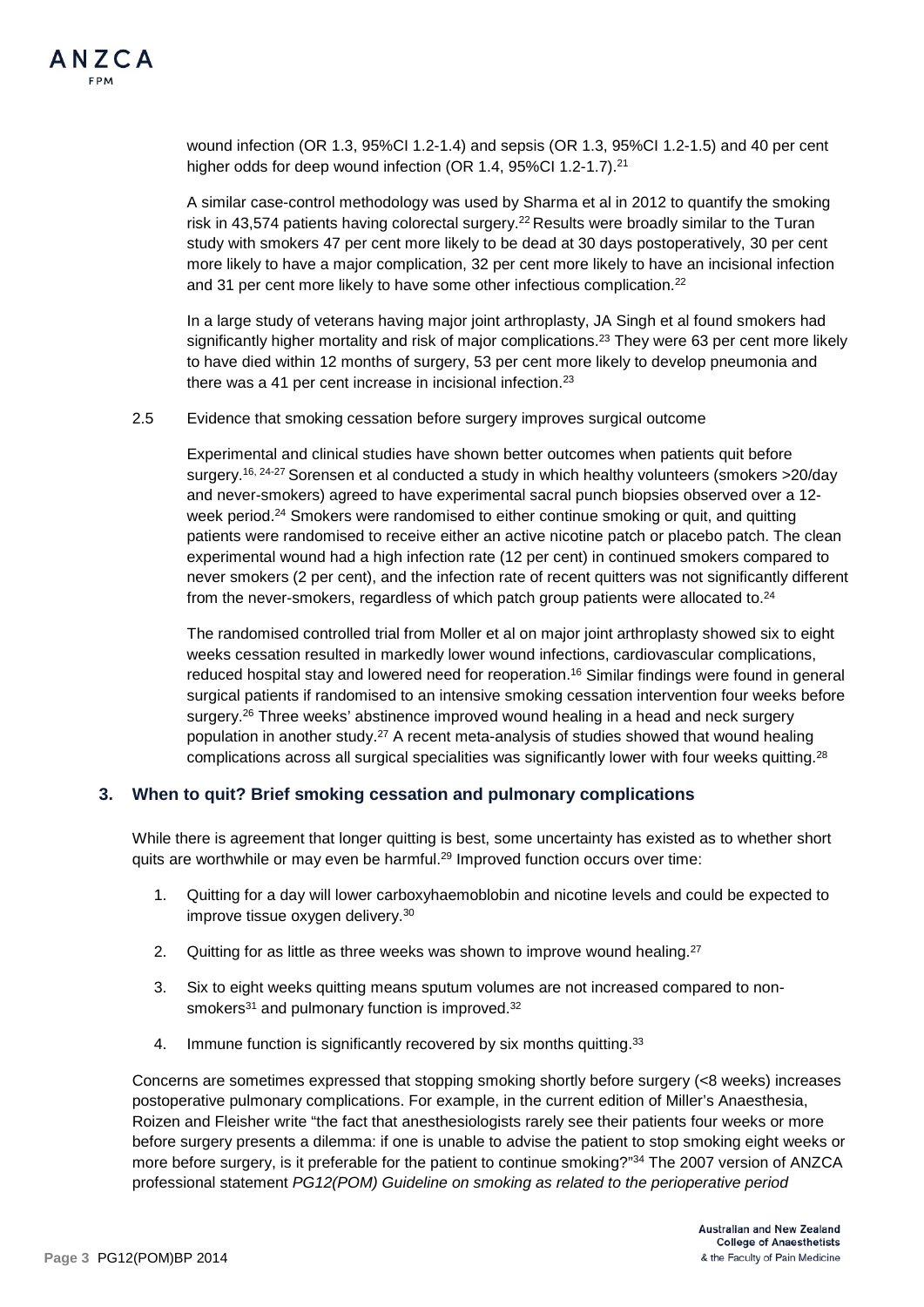concluded "patients who smoke should be encouraged to stop smoking at least six to eight weeks before surgery."35

Such concerns over short quit times are increasingly recognised as a misinterpretation of data indicating postoperative pulmonary complications may be higher in recent quitters (<8 weeks) than those who continue smoking.35-38 Speculation has been made that recent quitters' possible loss of the cough promoting effects of cigarettes before there is a reduction in mucous hyper-secretion could be a mechanism for increased pulmonary complications.<sup>36</sup> Data regarding this became available in the early 1980s and although studies were limited in both quantity and quality, beliefs regarding the harms of quitting just a few weeks before surgery are well entrenched and appear in guidelines and recent review articles as though irrefutable.<sup>35, 36, 39, 40</sup> As elective surgery in public and private hospitals is frequently performed within a six week waiting period, the question of optimal timing to quit smoking is of paramount importance in order to best assist patients.41

In evaluating the evidence, there were three studies referenced in the ANZCA statement which made claims about recent quitters.36-38 The first was a 1982 prospective study from Mitchell et al which sought to identify risk factors for postoperative respiratory morbidity in 200 general surgical patients.<sup>37</sup> Among the findings were that seven out of the 14 patients (50 per cent) who had stopped smoking within eight weeks of surgery had purulent sputum postoperatively compared to ex-smokers greater than eight weeks (many of whom could have had years of abstinence), where the prevalence of purulent sputum was only 22 per cent (10 out of 45 patients).<sup>37</sup> This result just reached statistical significance (χ2=4.02 p=0.045) and the difference in sputum rate between recent ex- smokers and those with prolonged abstinence (28 per cent) had a wide 95 per cent confidence interval (95%CI 0-50%). The Mitchell et al study did not analyse those who continued to smoke with the 14 recent quitters but had this been done, no significant differences in sputum would have been found. Furthermore, the actual quit times of the recent quitters (less than eight weeks) were not stated and it may have been only a few days in many cases. Data on arguably more important pulmonary complications than purulent sputum such as bronchospasm, fever and segmental lung collapse was not reported in the Mitchell study.<sup>37</sup>

The second study cited in PG12(POM) (2007) was a 1989 study of cardiac surgical patients by Warner et al. It found that 12 out of 21 recent quitters (<8 weeks) had postoperative respiratory complications (57 per cent) compared with six out of 18 patients (33 per cent) who continued to smoke.<sup>36</sup> Patients who stopped smoking longer that 8 weeks had a 14.5 per cent pulmonary complication rate which was similar to the rate in patients who never smoked (11.9 per cent).<sup>36</sup> While there is no argument that longer periods of cessation before surgery are preferable, the data from this paper does not provide evidence that short periods of cessation were harmful, as is sometimes stated.<sup>38</sup> No analysis was undertaken on the difference in complications between the current smokers and recent ex-smokers. Had this been pursued, the 24 per cent difference in complications between the groups in the small sample size (95% CI -10-50) would not have been statistically significant (χ2=2.2; p=0.2).

The third study was by Bluman et al who found that the 36 patients who self-reported that they had reduced their cigarette intake in the preoperative period had 6.7 times (95%CI, 2.6-17.1) more postoperative respiratory complications than the 105 who said they smoked their usual amount.38 This claim is undermined by the difficulty in verifying self- reported cigarette reductions or cessation.42 It also ignores the well-described phenomenon of compensatory smoking whereby smokers may consume fewer cigarettes but extract a similar smoke volume by modifying the pattern of inhalation.43 The patient's total smoke exposure is thus not simply a function of cigarette numbers, but behavioural characteristics which can achieve a greater yield per cigarette.<sup>43</sup>

Citing the Mitchell and Warner papers, PG12(POM) (2007) stated that "compared to non- smoking patients, production of purulent sputum in the postoperative period is 50% higher in patients who stopped smoking <8 weeks prior to surgery, 25% higher in those who ceased to smoke >8 weeks prior to surgery and no different to non-smokers if cessation of smoking occurred >6 months."35 At face value, this would seem enough to encourage any smoker to continue smoking, however a critical assessment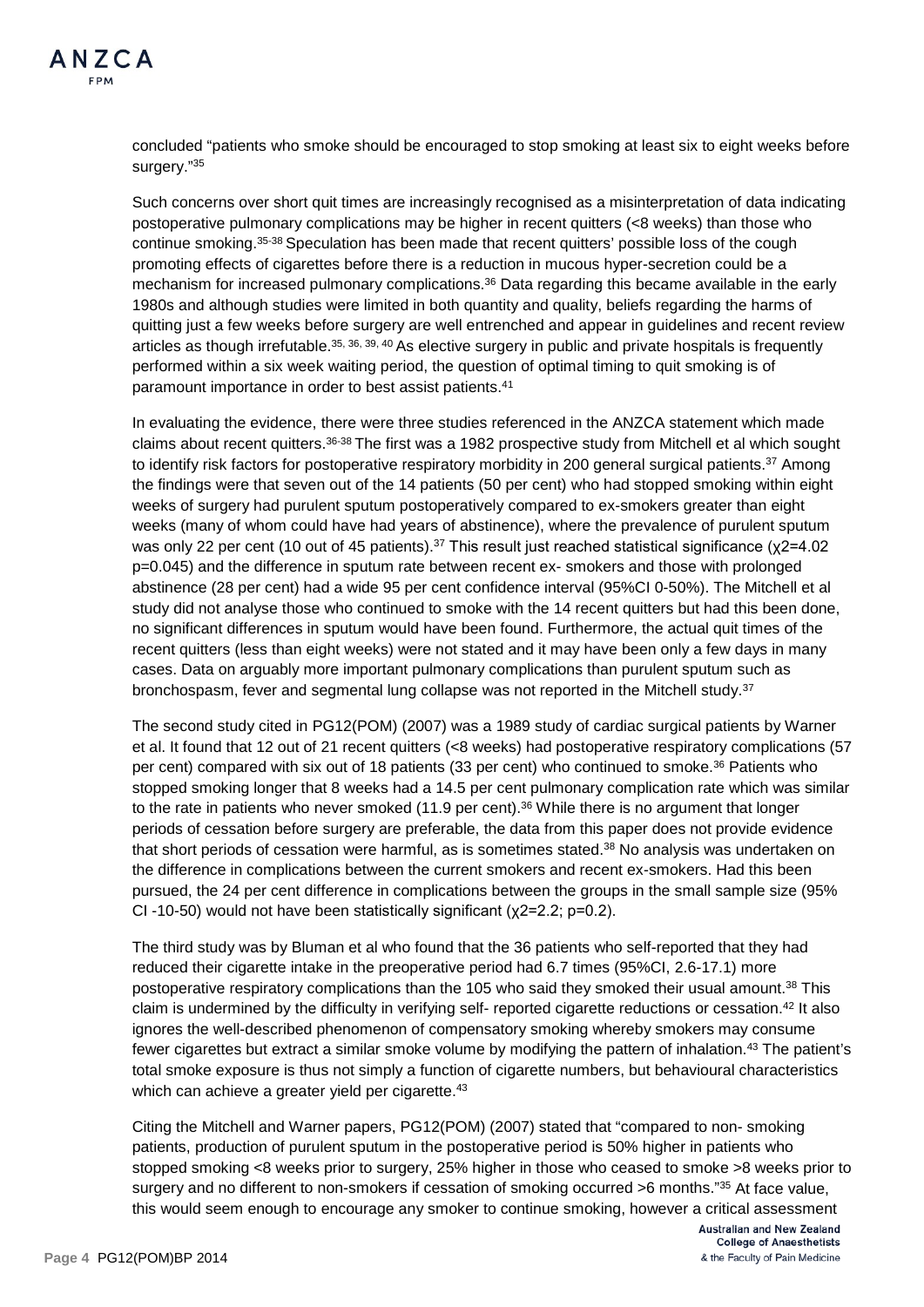of their data reveals the sputum production of recent quitters is little different from continuing smokers. This is supported by the largest study to date on the relationship between smoking, quitting and intraoperative sputum volumes which involved over 1000 participants in Fukushima, Japan.31 Sputum volumes were determined by endotracheal tube suctioning during elective surgery. As expected, the prevalence of current smokers with increased sputum volumes (18.2 per cent) was higher than nonsmokers (9.3 per cent). However 18.8 per cent of recent quitters (>2 weeks but <2 months) had increased sputum which was not significantly different from 18.2 per cent in current smokers.<sup>31</sup> The prevalence of patients with increased sputum was not significantly higher than current smokers for those quitting for between one day and two weeks (22.9 per cent) and no differences in postoperative pulmonary complications were found based on length of smoking abstinence.<sup>31</sup>

The issue of timing smoking cessation before surgery was recently reviewed by Myers et al who published a meta-analysis of studies that compared complication rates between smokers who stopped <8 weeks before surgery with those who continued to smoke.44 Myers et al identified nine studies for inclusion in the meta-analysis totalling 448 recent quitters and 441 continuing smokers, most of whom did not report statistically significant results.<sup>44</sup> Analysing results of all studies together, the composite endpoint for total complications was 22 per cent lower in recent quitters (relative risk 0.78, 95% CI 0.57- 1.07).44 Pulmonary complications were reported endpoints of five studies, occurring in 115 of 261 recent quitters and 75 of 251 continuing smokers; a relative risk of 1.18 (95% CI, 0.91-1.46) meaning recent quitters were at slightly higher risk). However as these confidence intervals include the number one, they were not statistically significant. Similar results were found in a second meta-analysis on this topic in 2012. <sup>45</sup> Ascertaining optimal timing of smoking cessation before surgery therefore demands larger studies.<sup>46</sup> The bottom line from critical analysis of the studies is that recent quitters have fewer postoperative complications overall.25 It would seem they are no worse off than continuing smokers in terms of pulmonary complications, but may be no better off.<sup>30, 44, 46</sup> Further data is needed on this important question but current available evidence should not dissuade anaesthetists and surgeons from advising patients to quit at any time before surgery.

# **4. Assisting patients quit before surgery**

There is an underlying spontaneous quit rate in the general population of smokers which is estimated to be about 2 per cent per annum.<sup>12</sup> During 2010 in Australia, 29 per cent of the general population of smokers (aged >14) made at least one quit attempt<sup>13</sup> but tobacco addiction is characterised by poor spontaneous recovery rates and high rates of relapse.<sup>14</sup> In the US, having surgery doubles the spontaneous quit rate in older adults (>50 years) compared to older adults not having surgery and approximately 8 per cent of all quit events are related to surgery.<sup>6</sup>

Many smokers try to quit on their own but in the absence of additional support, each quitting attempt will only have a 4-7 per cent success rate.47 Quitting success tends to be greater in patients having surgery, and advice and encouragement delivered by physicians is known to improve quitting success.<sup>12</sup> Further, this group may be more motivated to quit. Perioperative clinicians cannot be expected to be smoking cessation specialists but should know how and why to refer patients to professionals who are. The Smoking Cessation Taskforce of the American Society of Anesthesiology developed a simple three-point cessation strategy (A-A-R=Ask, Advise, Refer) that may be used in everyday practice.48 These are consistent with guidelines for Australian general practice<sup>49</sup> and recommendations of the Australian National Health Preventative Taskforce.50

**A=Ask**. Patients should always be asked about their smoking status. It is suggested to always ask even when the answer is already known (for example, the smell of cigarette smoke is evident) as it reinforces the message to the patient that his or her doctor believes tobacco use is a significant issue. Asking about smoking is not universally done. One large audit showed hospital doctors asked about smoking status in less than half the cases.<sup>51</sup> In another audit, anaesthetists documented smoking status in only 25 per cent of cases.52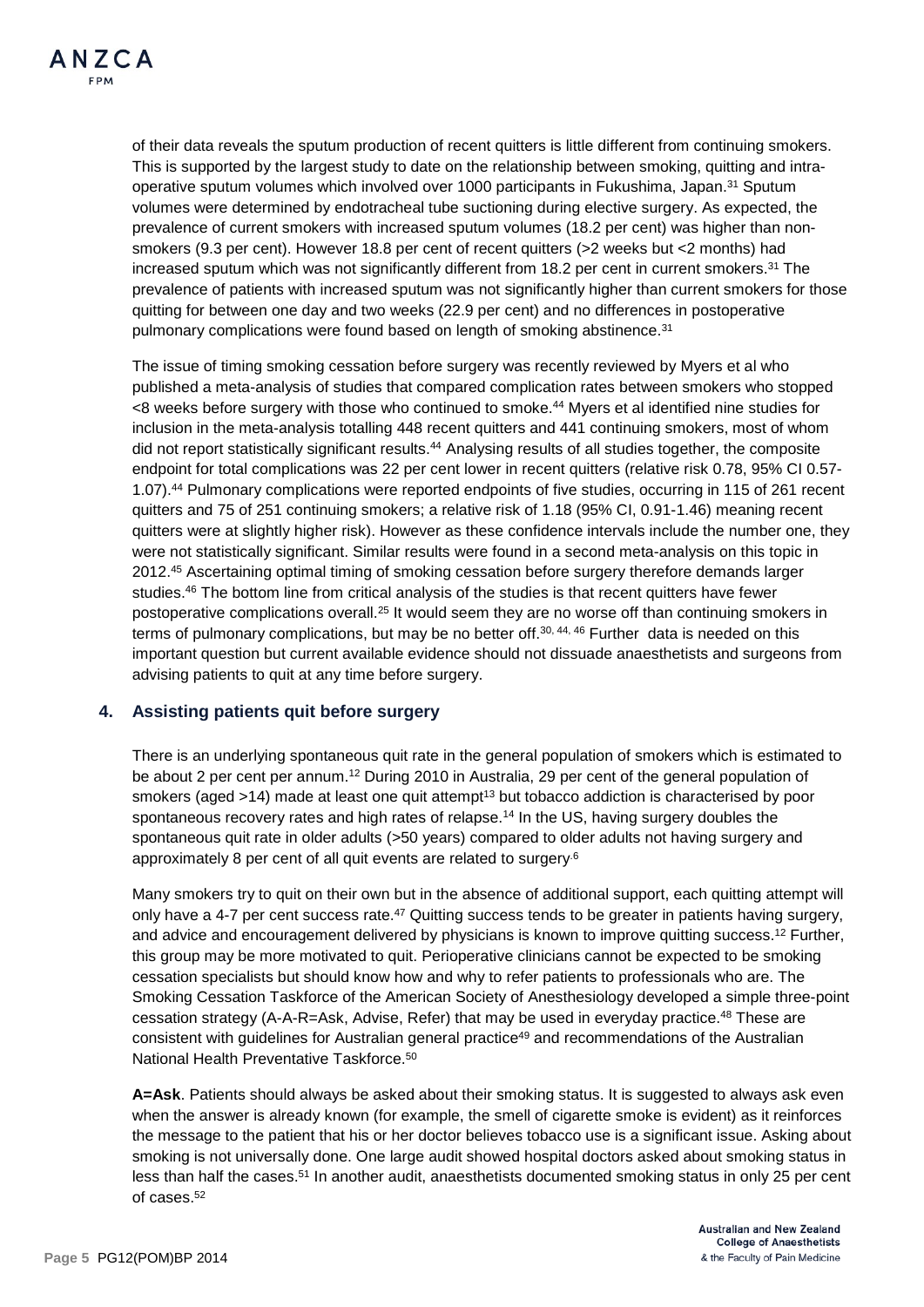**A=Advise**. Most smokers are aware of the risks that are printed on the packet regarding future cardiorespiratory disease and cancer, but data show that few have awareness of the specific perioperative risks that smoking poses.<sup>5, 6</sup> By understanding the benefits of quitting before surgery, the likelihood of behavioural change prior to surgery may be increased.5

**R=Refer**. An awareness of locally available smoking cessation support and referral of patients is likely to significantly improve quit rates. In randomised controlled trials of perioperative quit programs, more intensive interventions produced significantly greater abstinence.25 General practitioners, pharmacists, quit counsellors at local community health centres and telephone Quitlines may be appropriate referral points. Compared to the provision of self-help material alone, multi-session counselling delivered via telephone Quitlines increased smoking abstinence at 12 months by a significant 25-50 per cent.<sup>53</sup> A Victorian study showed that multi-session Quitline counselling resulted in 24 per cent of participants being abstinent at three months.<sup>54</sup> Fax referral and online referral are options at Quitlines in Australia and New Zealand.

## 4.1 Evidence based cessation support

This could be broadly classified into pharmacotherapy and non-pharmacotherapy options, or a combination of these. In several perioperative studies, nicotine replacement therapy (NRT) has often been provided to assist cessation in nicotine dependent patients (generally >10 cigarettes/day)<sup>25</sup> and its safety is well established.<sup>24, 55</sup> The addition of NRT to counselling increased quitting by 50-70 per cent in a review of perioperative studies without impairing wound healing.56 The nicotine partial receptor agonist varenicline has also been successful in supporting long-term abstinence in a perioperative population.<sup>57</sup>

A summary of studies smoking interventions (mostly in community settings) from the Cochrane database is shown below.

| <b>Intervention</b>                                                                            | <b>Relative risk*</b><br>(95% confidence<br>interval) | <b>Effectiveness</b>                                 | <b>Comments</b>                                                       |
|------------------------------------------------------------------------------------------------|-------------------------------------------------------|------------------------------------------------------|-----------------------------------------------------------------------|
| Nicotine patch <sup>58</sup>                                                                   | 1.9<br>$(1.4 - 2.7)$                                  | Yes. Other nicotine<br>forms similarly<br>effective. | Skin irritation possible.<br>No increase in<br>myocardial infarction. |
| Anxiolytics <sup>59</sup>                                                                      |                                                       | Low. Few trials, wide<br>confidence intervals.       | Evidence does not<br>rule out possible<br>effect.                     |
| <b>Bupropion</b><br>(Zyban <sup>TM</sup> ) <sup>60</sup>                                       | 1.7<br>$(1.5-1.9)$                                    | Yes. Similar effect<br>size as NRT                   | 36 studies. Seizure<br>risk 1:1000. ?Suicide<br>association.          |
| Nortryptyline <sup>60</sup>                                                                    | 2.0<br>$(1.5-2.8)$                                    | Yes. Similar or better<br>than NRT.                  | 6 studies. Tricyclic<br>side-effects.                                 |
| Selective serotonin<br>reuptake inhibitors<br>(SSRI), for example,<br>Fluoxetine <sup>60</sup> | 0.9<br>$(0.7-1.2)$                                    | No.                                                  | 4 studies. Other SSRI<br>drugs similarly<br>ineffective.              |
| Clonidine (oral or<br>transdermal) <sup>61</sup>                                               | 1.7<br>$(1.2 - 2.8)$                                  | Yes.                                                 | 6 trials. Dry mouth<br>and sedation<br>common.                        |

# **Table 1. Summary of meta-analysis related to smoking cessation from the Cochrane Library of Systematic Reviews: Pharmacotherapy**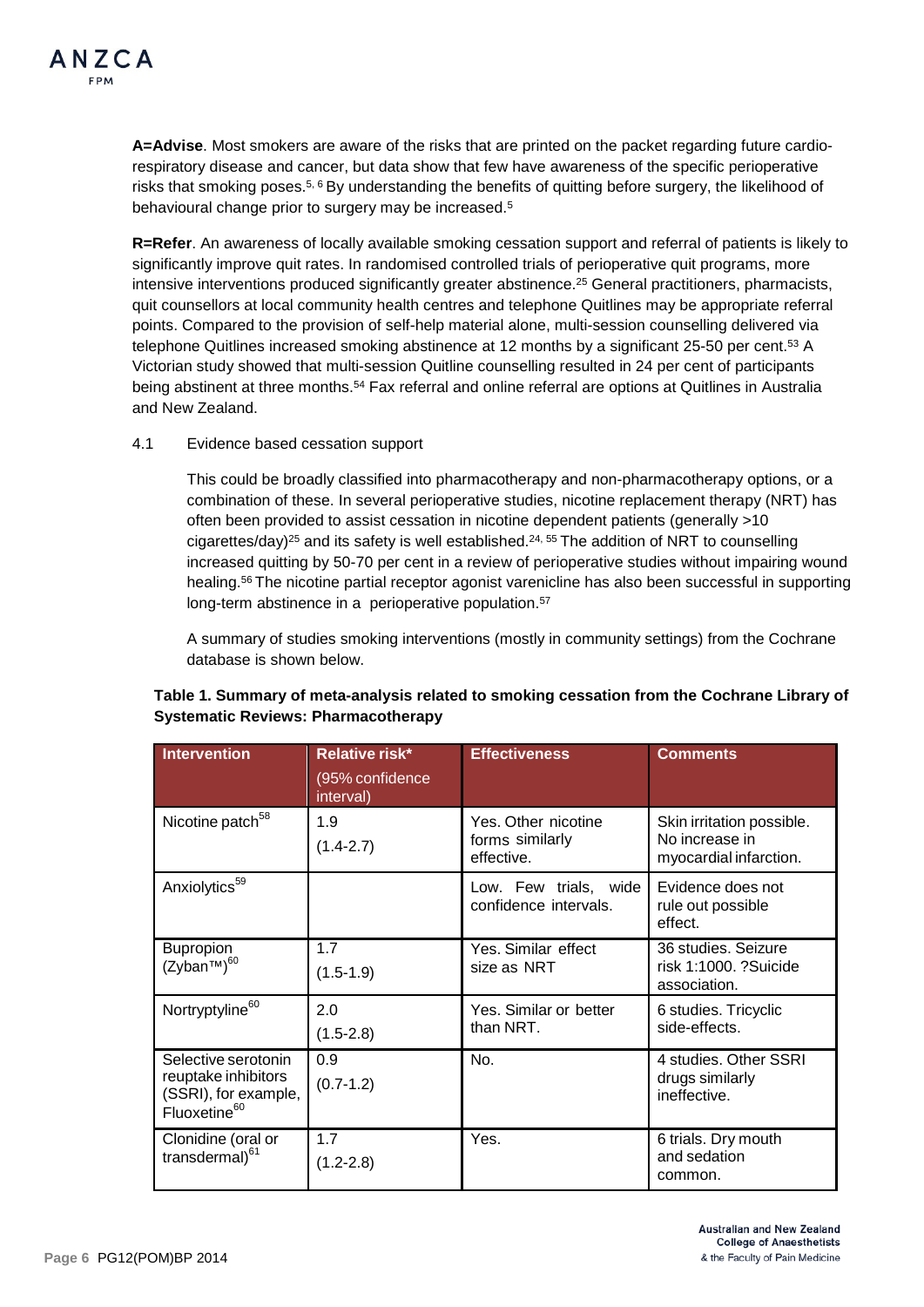| Nicotine receptor<br>partial agonists, for<br>example, Varenicline<br>(Champix <sup>TM</sup> ) <sup>62</sup> | 2.3<br>$(2.0 - 2.7)$ | Yes. Lower doses than<br>standard also appear<br>effective. | 10 trials. Mild transient<br>nausea? Depression and<br>suicide association. |
|--------------------------------------------------------------------------------------------------------------|----------------------|-------------------------------------------------------------|-----------------------------------------------------------------------------|
|--------------------------------------------------------------------------------------------------------------|----------------------|-------------------------------------------------------------|-----------------------------------------------------------------------------|

\* Relative risk (RR) refers here to the "risk" of successful cessation, usually measured at 12 months. Thus a RR of 1.7 for nicotine patches means patients receiving patches were 70 per cent more likely to succeed at 12 months than control group patients.

## **Table 2. Summary of meta-analysis related to smoking cessation from the Cochrane Library of Systematic Reviews: Non-pharmacological**

| <b>Intervention</b>                                    | Relative risk*<br>(95% confidence<br>interval) | <b>Effectiveness</b>                         | <b>Comments</b>                                                                                 |
|--------------------------------------------------------|------------------------------------------------|----------------------------------------------|-------------------------------------------------------------------------------------------------|
| Hypnotherapy <sup>63</sup>                             |                                                | Low. Possibly not as<br>good as counselling. | 11 trials, very different<br>designs.                                                           |
| Individual<br>counselling <sup>64</sup>                | 1.4<br>$(1.2 - 1.6)$                           | Yes.                                         | 30 trials, >7000<br>patients.                                                                   |
| Group behaviour<br>therapy <sup>65</sup>               | 2.0<br>$(1.6 - 2.5)$                           | Yes.                                         | 53 trials. If patients like<br>group attendance works<br>better than individual<br>counselling. |
| Rapid smoking<br>aversive therapy <sup>66</sup>        | 2.0<br>$(1.4 - 3.0)$                           | Yes.                                         | 12 trials. Problems<br>with methodology in<br>most.                                             |
| Acupuncture<br>and related<br>techniques <sup>67</sup> | 1.1<br>$(0.8-1.4)$                             | Low. Little or no<br>different from placebo. | 33 studies, most<br>affected by bias.                                                           |

# **5. Tobacco as an addictive product**

Cigarettes typically weigh one gram and contain around 10 mg of nicotine, of which 1 mg will be delivered to the smoker, giving it a "bioavailability" of 10 per cent.<sup>68</sup> However, depending on how intensively the cigarette is smoked, this may vary from  $3-40$  per cent.<sup>68</sup> When smokers are given low nicotine/low tar cigarettes, they are able to extract the same nicotine dose by varying the frequency and depth of inhalation so such cigarettes offer no health benefit.<sup>69</sup> Manufacturers achieve low nicotine/tar in most cases simply by adding multiple fine ventilation holes in the paper of the cigarette filter.<sup>68, 70</sup> When tested by a robotic smoking device under standard (International Organization for Standardization) conditions, such cigarettes will achieve low measured levels due to the entrainment of air through ventilation holes. When smoked by nicotine addicted smokers, true yields of tar and nicotine are markedly higher due to more intensive ventilation patterns and/or occlusion of the ventilation holes by fingers or lips.<sup>68, 69</sup>

Patients who report "cutting down" on cigarette numbers before surgery may not achieve any worthwhile health benefit due to this behavioural adaptation in smoking fewer cigarettes more intensively to achieve a certain nicotine blood level.43 This is also known as "compensatory smoking" and explains the lack of reduction of health risk in smokers who transitioned to "low tar/nicotine" cigarettes.<sup>71</sup>

Nicotine is a weak base with a pH of 8, but the smoke of flue-cured Virginian tobacco found in the majority of Australian cigarettes is relatively acidic, with ph 6.0-7.0, meaning relatively little is in the unionised (free) form that readily crosses biological membranes such as the blood-brain-barrier.<sup>69, 70</sup> A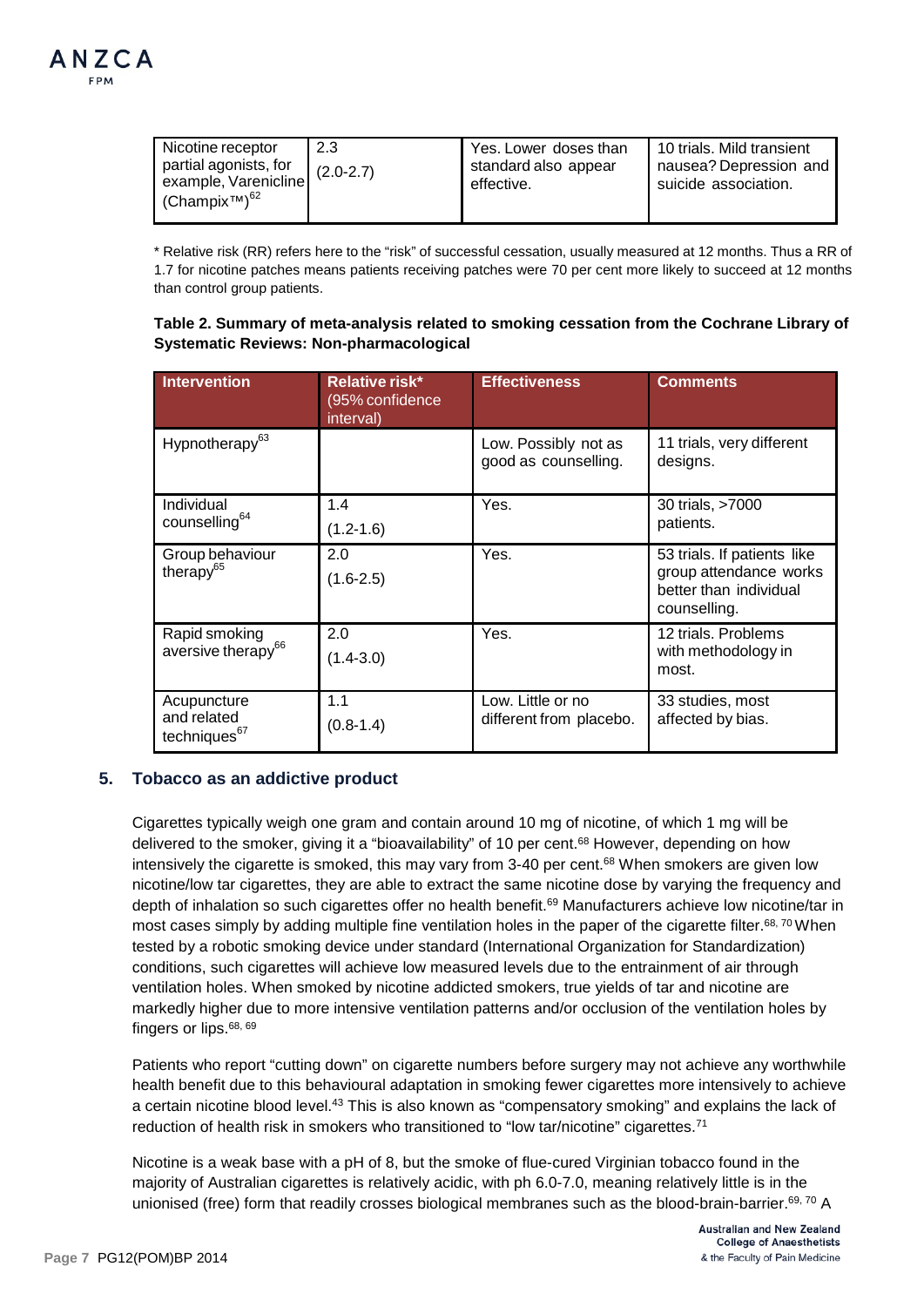number of manufacturers add ammonia (pKa 9.25) to tobacco, increasing the pH of the inhaled smoke and markedly increasing unionised nicotine.<sup>69</sup> Such "free-basing" agents added to tobacco increase the "kick" from nicotine, increasing its addictiveness and making quitting harder.69 As unionised nicotine has greater volatility than its ionized counterpart, this also allows better separation of nicotine from particulate phase to gas phase, allowing better distribution to the lungs.<sup>69, 72</sup>

Flavourings are frequently added to tobacco to disguise the unpleasant taste of nicotine and other tobacco components. Licorice, peppermint, cocoa and sugar may be added $72,73$  which reduce what tobacco scientists term "throat grab"; the unpleasant coughing and spluttering that would occur when a person first initiates smoking. Although these are seemingly harmless ingredients, such additives allow smoke to be better drawn into the lungs, allowing the impact of the addictive nicotine to unfold.<sup>73</sup>

# **6. Pharmacology of tobacco smoke**

Tobacco smoke is a complex mixture of around 4,500 chemical compounds.74 Additives such as those listed above may contribute up to 600 further chemicals.<sup>74</sup> The combustion products vary depending on whether they are formed by burning in the hotter conditions of mainstream smoke (inhaling on the cigarette 860-900 degrees Celsius) or side-stream smoke (when the cigarette is smouldering in the air, 500-650 degrees Celsius).69 Disturbingly (for those exposed to second-hand smoke), side-stream smoke contains many toxins in much higher concentrations than mainstream smoke and larger particulate size.<sup>69</sup> A number of these products are carcinogenic, as below.

| Toxin group                            | Example/amount                                           | <b>International Agency for</b><br><b>Research on Cancer</b><br><b>Carcinogenic Risk*</b> |
|----------------------------------------|----------------------------------------------------------|-------------------------------------------------------------------------------------------|
| Polycyclic<br>aromatic<br>hydrocarbons | Benzopyrene<br>20-40ng                                   | 2A                                                                                        |
| Heterocyclic<br>compounds              | Furan<br>18-37ng                                         | 2B                                                                                        |
| $\overline{N}$<br>Nitrosoamines        | N-<br>Nitrosodimethylamine<br>2-180ng                    | $\overline{2A}$                                                                           |
| Aromatic<br>amines                     | 2-Naphthylamine<br>1-334ng<br>4-Aminobiphenyl<br>$2-5ng$ | $\overline{1}$<br>1                                                                       |
| Aldehydes                              | Formaldehyde<br>70-100mcg                                | 2A                                                                                        |
| Volatile<br>hydrocarbons               | Benzene<br>20-70mcg                                      | 1                                                                                         |
| Misc. organic<br>compounds             | Vinyl chloride<br>11-15 <sub>ng</sub>                    | 1                                                                                         |
| Heterocyclic<br>amines                 | Aac<br>25-260ng                                          | 2B                                                                                        |
| <b>Metals</b>                          | Arsenic<br>40-120mcg                                     | 1                                                                                         |

#### **Table 3. Major carcinogens in cigarette smoke (incomplete list)/non-filter cigarette**<sup>69</sup>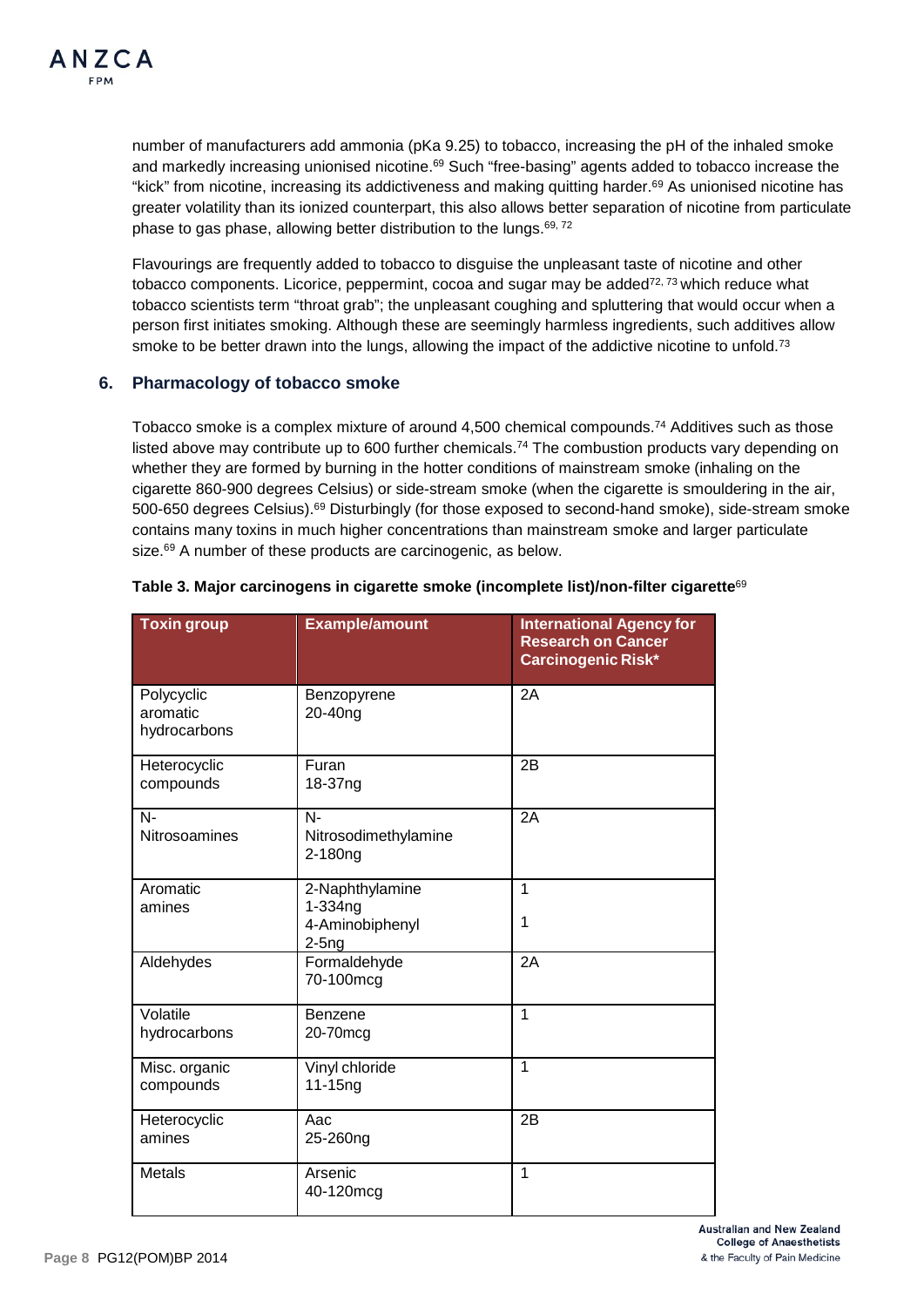| Other | Ethylene oxide |  |
|-------|----------------|--|
|       | 7mcg           |  |

Cigarette smoke induces liver enzymes in the cytochrome P450 system, which performs such (Phase 1) reactions as drug oxidation/hydroxylation.<sup>75</sup> Polycyclic aromatic hydrocarbons in smoke are principally involved in induction the isoenzymes CYP1A1, CYP1A2 and CYP2E1.75 Some anaesthetic drugs are also metabolised via these enzymes so this in part may explain some of the literature such as the increased requirements for vecuronium and rocuronium in smokers.75 Smokers also have higher opioid requirements after surgery and experience more postoperative pain, although pharmacokinetic explanations via enzyme induction are unlikely to account fully for this.<sup>76</sup>

## **7. Literature search strategy**

All references in PG12(POM) (2007)<sup>35</sup> were obtained and critically read. Background reading on tobacco science, policy and effects of public health was provided from a number of academic sources.<sup>14, 77, 78</sup> Searches for documents from the Australian Government (Australian Institute of Health and Welfare) and Ministry of Health (New Zealand) on tobacco, health and drug policy yielded further useful documents on tobacco use in each country.

Electronic databases (PubMed and Cochrane) were searched through to January 2013 for relevant English language randomised controlled trials and reviews using search terms including "smoking", "tobacco", "preop\$", "periop\$", "postop\$", "quit\$", "cessation", "surgery", "outcome", "complication". Further references were obtained through examination of the bibliographies of relevant reviews and trials.

## **References**

- 1. AIHW. Australia's health 2010. Australia's health series no. 12. Canberra: AIHW, 2010. Cat. No 122.
- 2. Ponniah S, New Zealand. Ministry of Health. Tobacco trends: Monitoring tobacco in New Zealand. Wellington: Ministry of Health, 2006. From: [http://www.moh.govt.nz/notebook/nbbooks.nsf/0/2CA43F6104C0C581CC25709300029F0C/\\$file/tobacc](http://www.moh.govt.nz/notebook/nbbooks.nsf/0/2CA43F6104C0C581CC25709300029F0C/$file/tobacco-trends-2006.pdf) [o-trends-2006.pdf.](http://www.moh.govt.nz/notebook/nbbooks.nsf/0/2CA43F6104C0C581CC25709300029F0C/$file/tobacco-trends-2006.pdf) Accessed 28 May 2013.
- 3. Vinten-Johansen P. Cholera, chloroform, and the science of medicine: A life of John Snow. Oxford; New York: Oxford University Press, 2003.
- 4. Khullar D, Maa J. The impact of smoking on surgical outcomes. J Am Coll Surg 2012 Sep;215(3):418- 426.
- 5. Webb AR, Robertson N, Sparrow M. Smokers know little of their increased surgical risks and may quit on surgical advice. ANZ J Surg 2013 Feb.
- 6. Shi Y, Warner DO. Surgery as a teachable moment for smoking cessation. Anesthesiology 2010 Jan;112(1):102-107.
- 7. Webb A. Smoking and surgery: Time to clear the air. In: Riley R, editor. Australasian anaesthesia 2011. Melbourne: Australian and New Zealand College of Anaesthetists, 2012. pp. 115-124.
- 8. Begg S, Australian Institute of Health and Welfare, University of Queensland. School of Population Health. The burden of disease and injury in Australia 2003. Canberra: Australian Institute of Health and Welfare, 2007.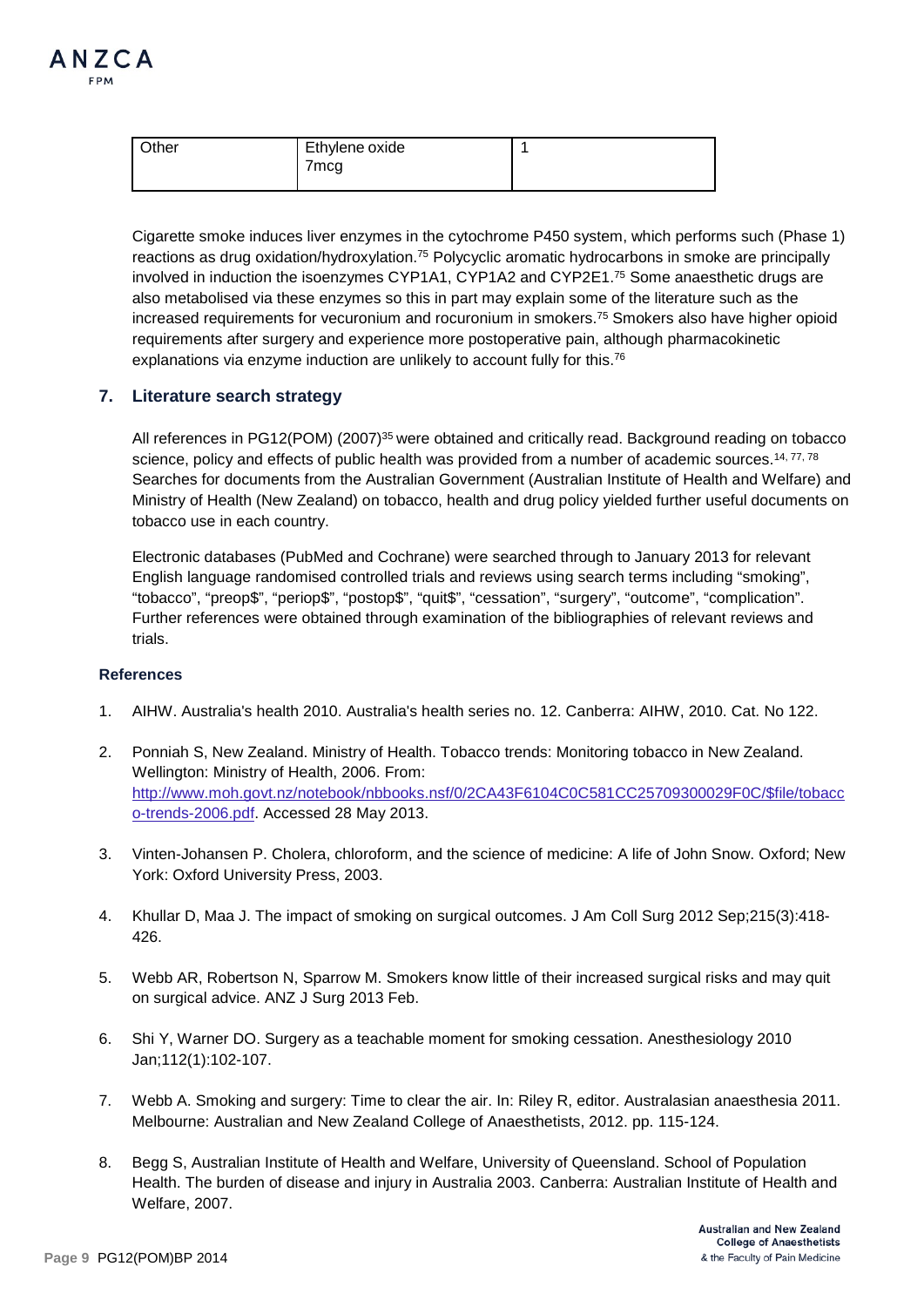

- 10. Vineis P, Alavanja M, Buffler P, Fontham E, Franceschi S, Gao YT, et al. Tobacco and cancer: Recent epidemiological evidence. J Natl Cancer Inst 2004 Jan;96(2):99-106.
- 11. Jha P, Ramasundarahettige C, Landsman V, Rostron B, Thun M, Anderson RN, et al. 21st-century hazards of smoking and benefits of cessation in the united states. N Engl J Med 2013 Jan;368(4):341-350.
- 12. Stead LF, Bergson G, Lancaster T. Physician advice for smoking cessation. Cochrane Database Syst Rev 2008 (2):CD000165.
- 13. AIHW. 2010 national drug strategy household survey report. Drug statistics series no 25. Cat no phe 145. Canberra: AIHW, 2011.
- 14. Latt N. Addiction medicine. Oxford: Oxford University Press, 2009.
- 15. Wolfenden L, Wiggers J, Knight J, Campbell E, Rissel C, Kerridge R, et al. A programme for reducing smoking in pre-operative surgical patients: Randomised controlled trial. Anaesthesia 2005 Feb;60(2):172-179.
- 16. Møller AM, Villebro N, Pedersen T, Tønnesen H. Effect of preoperative smoking intervention on postoperative complications: A randomised clinical trial. Lancet 2002 Jan;359(9301):114-117.
- 17. Wolfenden L, Wiggers J, Knight J, Campbell E, Spigelman A, Kerridge R, et al. Increasing smoking cessation care in a preoperative clinic: A randomized controlled trial. Prev Med 2005 Jul;41(1):284-290.
- 18. Myles PS, Iacono GA, Hunt JO, Fletcher H, Morris J, McIlroy D, et al. Risk of respiratory complications and wound infection in patients undergoing ambulatory surgery: Smokers versus nonsmokers. Anesthesiology 2002 Oct;97(4):842-847.
- 19. Morton H. Tobacco smoking and pulmonary complications after operation. Lancet 1944;243(6290):368- 370.
- 20. Khullar D, Maa J. The impact of smoking on surgical outcomes: A collective review. J Am Coll Surg 2012 Jul.
- 21. Turan A, Mascha EJ, Roberman D, Turner PL, You J, Kurz A, et al. Smoking and perioperative outcomes. Anesthesiology 2011 Apr;114(4):837-846.
- 22. Sharma A, Deeb AP, Iannuzzi JC, Rickles AS, Monson JR, Fleming FJ. Tobacco smoking and postoperative outcomes after colorectal surgery. Annals of surgery 2012 Oct.
- 23. Singh JA, Houston TK, Ponce BA, Maddox G, Bishop MJ, Richman J, et al. Smoking as a risk factor for short-term outcomes following primary total hip and total knee replacement in veterans. Arthritis Care Res (Hoboken). 2011 Oct;63(10):1365-1374.

ANZCA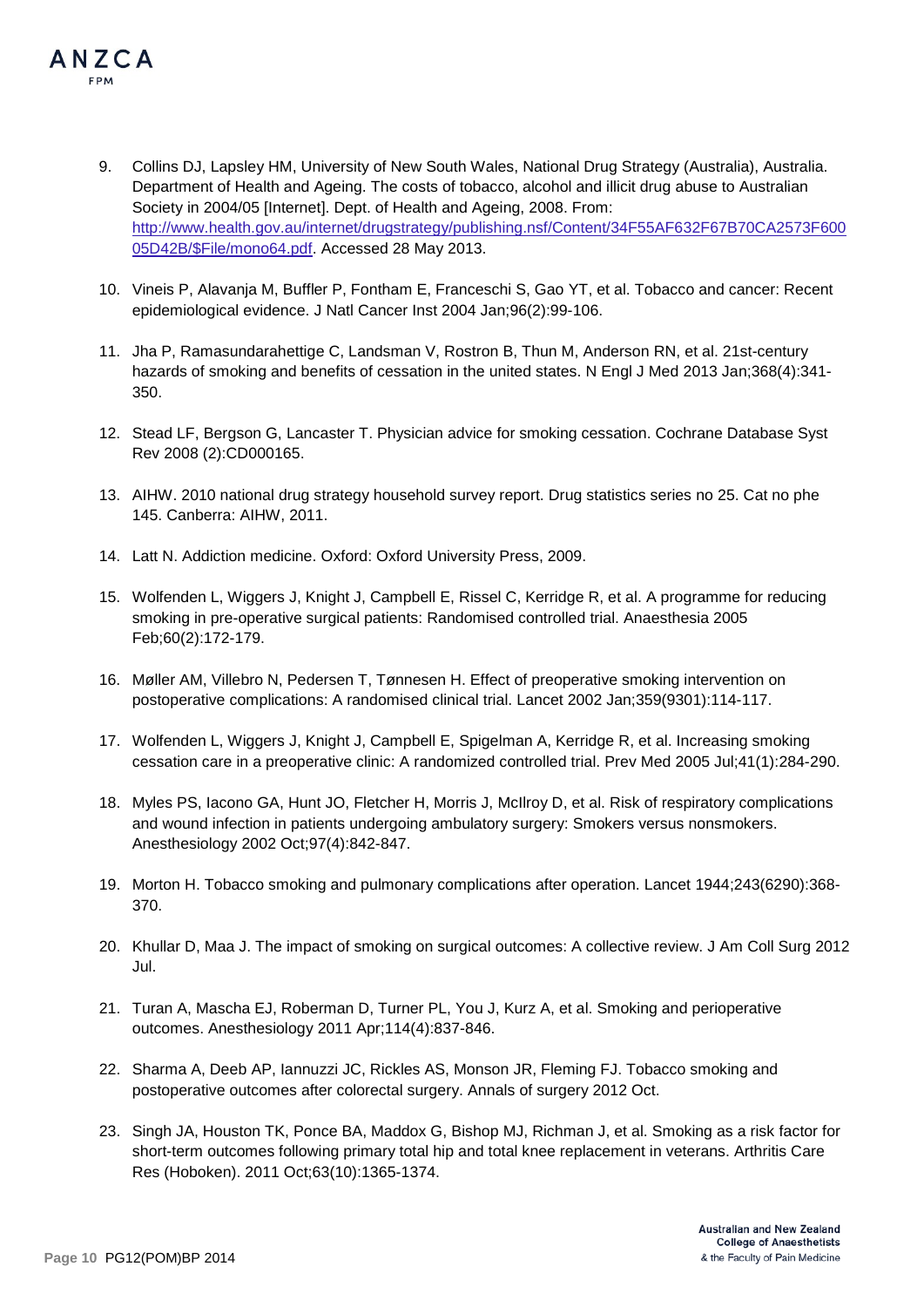- 24. Sorensen LT, Karlsmark T, Gottrup F. Abstinence from smoking reduces incisional wound infection: A randomized controlled trial. Annals of surgery. 2003 Jul;238(1):1- 5.
- 25. Thomsen T, Villebro N, Møller AM. Interventions for preoperative smoking cessation. Cochrane Database Syst Rev. 2010 (7):CD002294.
- 26. Lindström D, Sadr Azodi O, Wladis A, Tønnesen H, Linder S, Nåsell H, et al. Effects of a perioperative smoking cessation intervention on postoperative complications: A randomized trial. Annals of surgery 2008 Nov;248(5):739-745.
- 27. Kuri M, Nakagawa M, Tanaka H, Hasuo S, Kishi Y. Determination of the duration of preoperative smoking cessation to improve wound healing after head and neck surgery. Anesthesiology 2005 May;102(5):892-896.
- 28. Sørensen LT. Wound healing and infection in surgery. The clinical impact of smoking and smoking cessation: A systematic review and meta-analysis. Arch Surg 2012 Apr;147(4):373-383.
- 29. Shi Y, Warner DO. Brief preoperative smoking abstinence: Is there a dilemma? Anesth Analg 2011 Dec;113(6):1348-1351.
- 30. Warner DO. Perioperative abstinence from cigarettes: Physiologic and clinical consequences. Anesthesiology 2006 Feb;104(2):356-367.
- 31. Yamashita S, Yamaguchi H, Sakaguchi M, Yamamoto S, Aoki K, Shiga Y, et al. Effect of smoking on intraoperative sputum and postoperative pulmonary complication in minor surgical patients. Respir Med 2004 Aug;98(8):760-766.
- 32. Buist AS, Sexton GJ, Nagy JM, Ross BB. The effect of smoking cessation and modification on lung function. Am Rev Respir Dis 1976 Jul;114(1):115-122.
- 33. Kotani N, Kushikata T, Hashimoto H, Sessler DI, Muraoka M, Matsuki A. Recovery of intraoperative microbicidal and inflammatory functions of alveolar immune cells after a tobacco smoke-free period. Anesthesiology 2001 Jun;94(6):999-1006.
- 34. MF R, LA F. Anesthetic implications of concurrent disease. In: RD M, editor. Miller's anesthesia. Philadelphia: Churchill Livingstone, 2010. pp. 1103-1104.
- 35. Australian and New Zealand College of Anaesthetists. PS12 Statement on smoking as related to the perioperative period [Internet]. 2007. From: [http://www.anzca.edu.au/resources/professional-documents.](http://www.anzca.edu.au/resources/professional-documents) Accessed 2 July 2011.
- 36. Warner MA, Offord KP, Warner ME, Lennon RL, Conover MA, Jansson-Schumacher U. Role of preoperative cessation of smoking and other factors in postoperative pulmonary complications: A blinded prospective study of coronary artery bypass patients. Mayo Clin Proc 1989 Jun;64(6):609-616.
- 37. Mitchell C, Garrahy P, Peake P. Postoperative respiratory morbidity: Identification and risk factors. Aust N Z J Surg 1982 Apr;52(2):203-209.
- 38. Bluman LG, Mosca L, Newman N, Simon DG. Preoperative smoking habits and postoperative pulmonary complications. Chest 1998 Apr;113(4):883-889.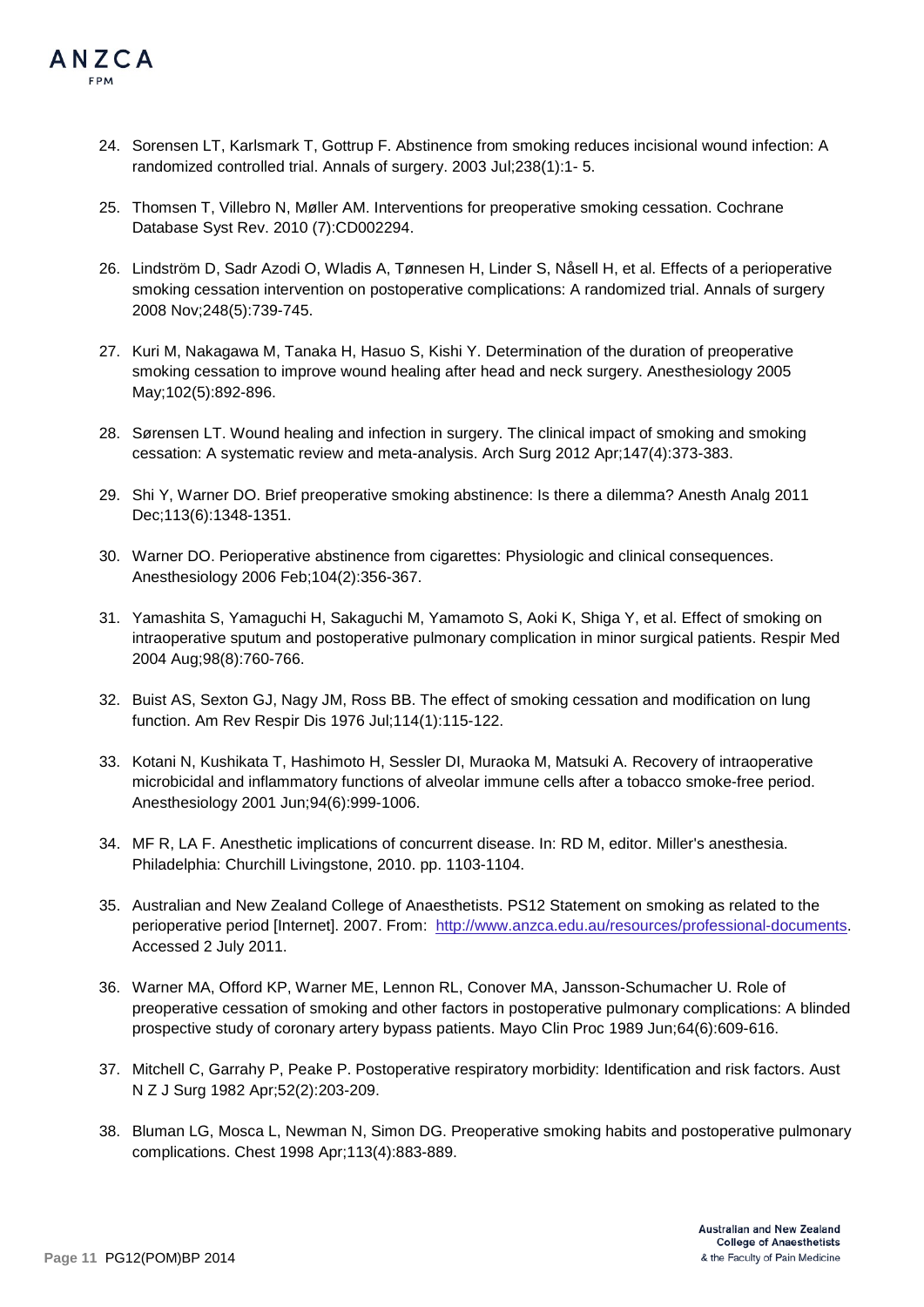- 39. Warner MA, Divertie MB, Tinker JH. Preoperative cessation of smoking and pulmonary complications in coronary artery bypass patients. Anesthesiology 1984 Apr;60(4):380-383.
- 40. Bryson EO, Frost EA. The perioperative implications of tobacco, marijuana, and other inhaled toxins. Int Anesthesiol Clin 2011;49(1):103-118.
- 41. Welfare AIoHa. Australian hospital statistics 2009-10. Health services series no 40. Canberra: AIHW, 2011.
- 42. Wilcox RG, Hughes J, Roland J. Verification of smoking history in patients after infarction using urinary nicotine and cotinine measurements. Br Med J 1979 Oct;2(6197):1026-1028.
- 43. Scherer G. Smoking behaviour and compensation: A review of the literature. Psychopharmacology (Berl) 1999 Jul;145(1):1-20.
- 44. Myers K, Hajek P, Hinds C, McRobbie H. Stopping smoking shortly before surgery and postoperative complications: A systematic review and meta-analysis. Arch Intern Med 2011 Jun;171(11):983-989.
- 45. Wong J, Lam DP, Abrishami A, Chan MT, Chung F. Short-term preoperative smoking cessation and postoperative complications: A systematic review and meta- analysis. Can J Anaesth 2012 Mar;59(3):268-279.
- 46. Chow CK, Devereaux PJ. The optimal timing of smoking cessation before surgery: Comment on "smoking cessation shortly before surgery and postoperative complications". Arch Intern Med 2011 Jun;171(11):989-990.
- 47. Simon JA. Smoking cessation interventions: A primer for physicians: Comment on "Use of varenicline for 4 weeks before quitting smoking". Arch Intern Med 2011 Apr;171(8):777-778.
- 48. Warner DO, Force ASoASCIT. Feasibility of tobacco interventions in anesthesiology practices: A pilot study. Anesthesiology 2009 Jun;110(6):1223-1228.
- 49. Zwar N, Richmond R, Borland R, Peters M, Litt J, Bell J, et al. Supporting smoking cessation: A guide for health professionals. Melbourne: Royal Australian College of General Practitioners, 2011.
- 50. Australia. National Preventative Health Taskforce. Tobacco Working Group, Australia. Department of Health and Ageing. Australia : The healthiest country by 2020 : Tobacco control in Australia: Making smoking history: Including addendum for October 2008 to June 2009. Technical report 2. Canberra: Australian Government Preventative Health Taskforce, 2009.
- 51. Ahluwalia JS, Gibson CA, Kenney RE, Wallace DD, Resnicow K. Smoking status as a vital sign. Journal of General Internal Medicine 1999 Jul;14(7):402-408.
- 52. Simmonds M, Petterson J. Anaesthetists' records of pre-operative assessment. Clin Perform Qual Health Care 2000;8(1):22-27.
- 53. Stead LF, Perera R, Lancaster T. Telephone counselling for smoking cessation. Cochrane Database Syst Rev 2006;3:CD002850.
- 54. Borland R, Segan CJ, Livingston PM, Owen N. The effectiveness of callback counselling for smoking cessation: A randomized trial. Addiction 2001 Jun;96(6):881-889.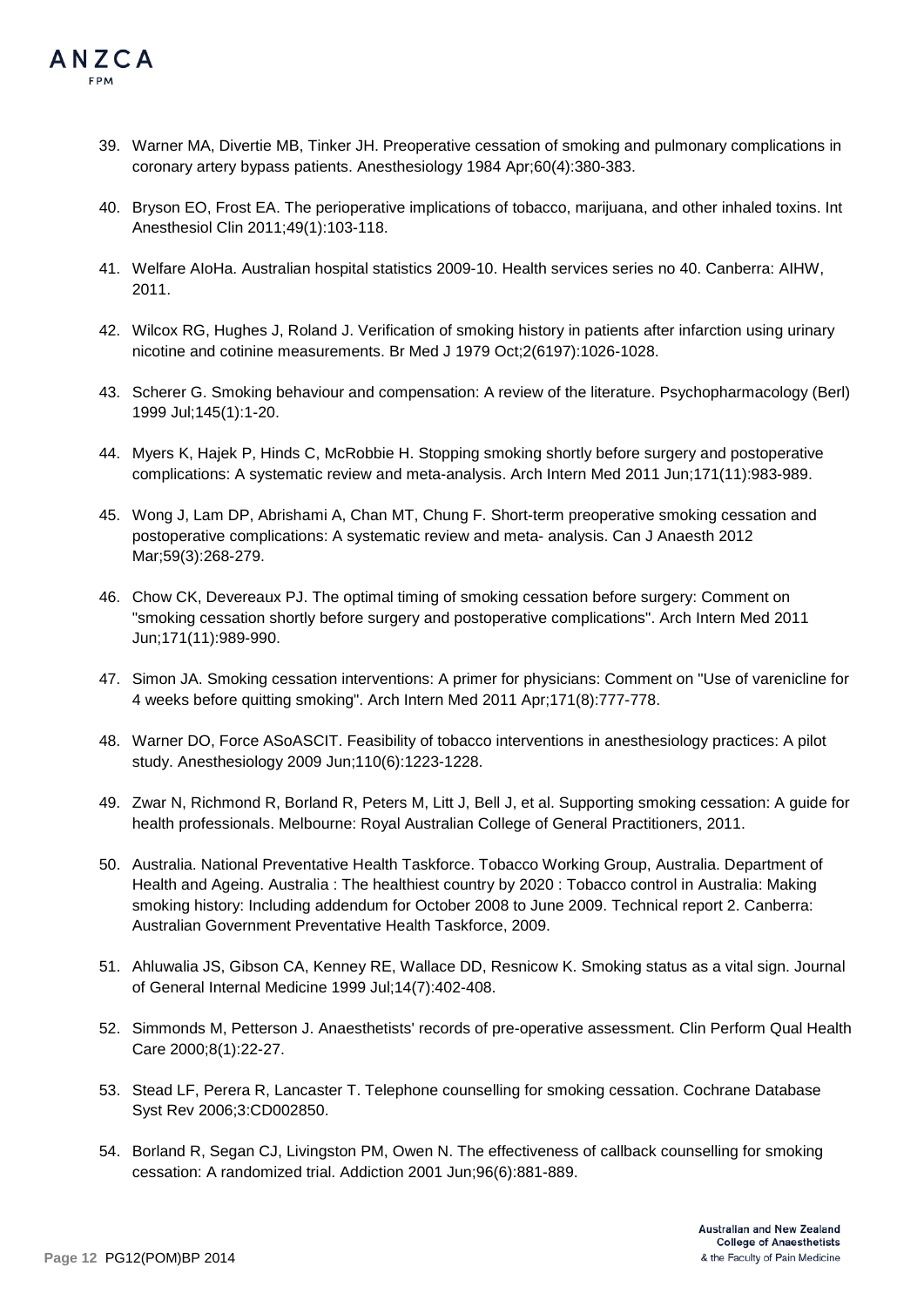- 55. Sørensen LT. Wound healing and infection in surgery: The pathophysiological impact of smoking, smoking cessation, and nicotine replacement therapy: A systematic review. Annals of surgery 2012 Jun;255(6):1069-1079.
- 56. Mastracci TM, Carli F, Finley RJ, Muccio S, Warner DO, Group MotE-BRiS. Effect of preoperative smoking cessation interventions on postoperative complications. J Am Coll Surg 2011 Jun;212(6):1094- 1096.
- 57. Wong J, Abrishami A, Yang Y, Zaki A, Friedman Z, Selby P, et al. A perioperative smoking cessation intervention with varenicline: A double-blind, randomized, placebo-controlled trial. Anesthesiology 2012 Oct;117(4):755-764.
- 58. Stead LF, Perera R, Bullen C, Mant D, Lancaster T. Nicotine replacement therapy for smoking cessation. Cochrane Database Syst Rev 2008 (1):CD000146.
- 59. Hughes JR, Stead LF, Lancaster T. Anxiolytics for smoking cessation. Cochrane Database Syst Rev 2000 (4):CD002849.
- 60. Hughes JR, Stead LF, Lancaster T. Antidepressants for smoking cessation. Cochrane Database Syst Rev 2007 (1):CD000031.
- 61. Gourlay SG, Stead LF, Benowitz NL. Clonidine for smoking cessation. Cochrane Database Syst Rev 2004 (3):CD000058.
- 62. Cahill K, Stead LF, Lancaster T. Nicotine receptor partial agonists for smoking cessation. Cochrane Database Syst Rev 2011 (2):CD006103.
- 63. Barnes J, Dong CY, McRobbie H, Walker N, Mehta M, Stead LF. Hypnotherapy for smoking cessation. Cochrane Database Syst Rev 2010 (10):CD001008.
- 64. Lancaster T, Stead LF. Individual behavioural counselling for smoking cessation. Cochrane Database Syst Rev 2005 (2):CD001292.
- 65. Stead LF, Lancaster T. Group behaviour therapy programmes for smoking cessation. Cochrane Database Syst Rev 2005 (2):CD001007.
- 66. Hajek P, Stead LF. Aversive smoking for smoking cessation. Cochrane Database Syst Rev 2004 (3):CD000546.
- 67. White AR, Rampes H, Liu JP, Stead LF, Campbell J. Acupuncture and related interventions for smoking cessation. Cochrane Database Syst Rev 2011 (1):CD000009.
- 68. Proctor R. Golden holocaust : Origins of the cigarette catastrophe and the case for abolition. Berkeley: University of California Press, 2011.
- 69. Haustein K-O. Tobacco or health? Physiological and social damages caused by tobacco smoking. Berlin; New York: Springer, 2003.
- 70. Scollo M, Winstanley M, Victorian Smoking & Health Program. Tobacco in Australia: Facts & issues. 3rd ed. Carlton South: Cancer Council Victoria, 2011.

ANZCA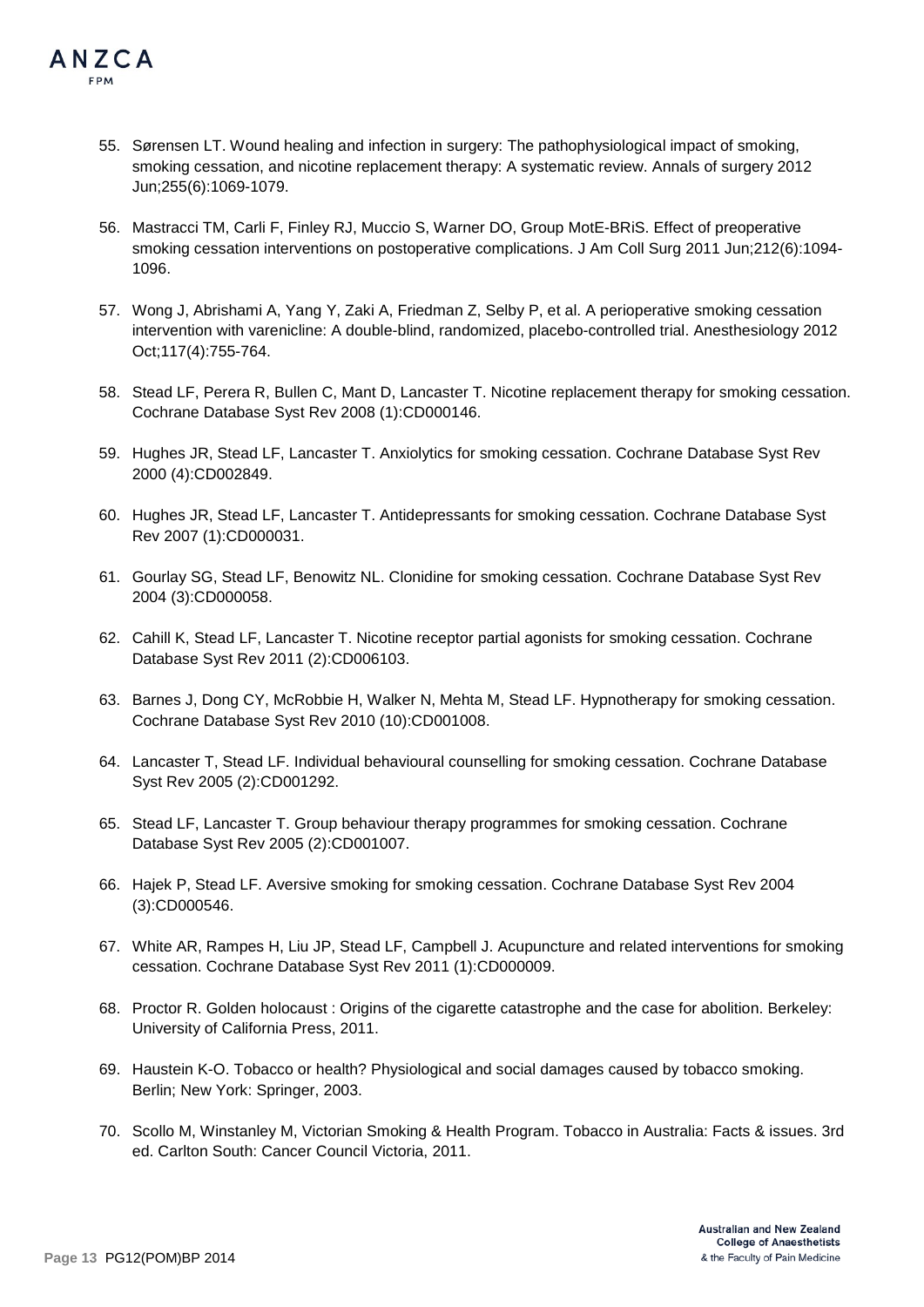- and nicotine. NCI smoking and tobacco control monograph no.13. NIH Publication No. 02-5074 ed. Bethesda, MD: US NIH, National Cancer Institute, 2001. pp. 39-64.
- 72. Henningfield J, Pankow J, Garrett B. Ammonia and other chemical base tobacco additives and cigarette nicotine delivery: Issues and research needs. Nicotine Tob Res 2004 Apr;6(2):199-205.
- 73. Heydon NJ, Kennington KS, Jalleh G, Lin C. Western Australian smokers strongly support regulations on the use of chemicals and additives in cigarettes. Tob Control 2012 May;21(3):381-382.
- 74. CG, AR. The tobacco chemists' research conference. A half century of advances in analytical methodology of tobacco and its products. Recent advances in tobacco science 1996;22:131-304.
- 75. Sweeney BP, Grayling M. Smoking and anaesthesia: The pharmacological implications. Anaesthesia 2009 Feb;64(2):179-186.
- 76. Shi Y, Weingarten TN, Mantilla CB, Hooten WM, Warner DO. Smoking and pain: Pathophysiology and clinical implications. Anesthesiology 2010 Oct;113(4):977-992.
- 77. Boyle P. Tobacco: Science, policy and public health. 2nd ed. Oxford: Oxford University Press, 2010.
- 78. Mackay J, Eriksen MP, Ross H. The tobacco atlas. 4th ed. Atlanta: American Cancer Society, 2012.

### **Process of document review**

ANZCA FPM

The core group responsible for development of this professional document was:

Dr Peter Roessler (chair), FANZCA, Director of Professional Affairs (Professional Documents) Professor Paul Myles, FANZCA Dr Christian Van Nieuwenhuysen, ANZCA Trainee Committee representative Dr Ashley Webb, FANZCA

The following were also consulted: ANZCA regional/national committees Faculty of Pain Medicine Board Faculty of Pain Medicine regional/national committees ANZCA Trainee Committee Airway Management Special Interest Group (SIG) Anaesthetists in Management SIG Cardiothoracic, Vascular and Perfusion SIG Communication in Anaesthesia SIG Day Care Anaesthesia SIG Diving and Hyperbaric Medicine SIG Medical Education SIG Neuroanaesthesia SIG Obstetric Anaesthesia SIG Perioperative Medicine SIG Regional Anaesthesia SIG Rural SIG Simulation and Skills Training SIG Welfare of Anaesthetists SIG